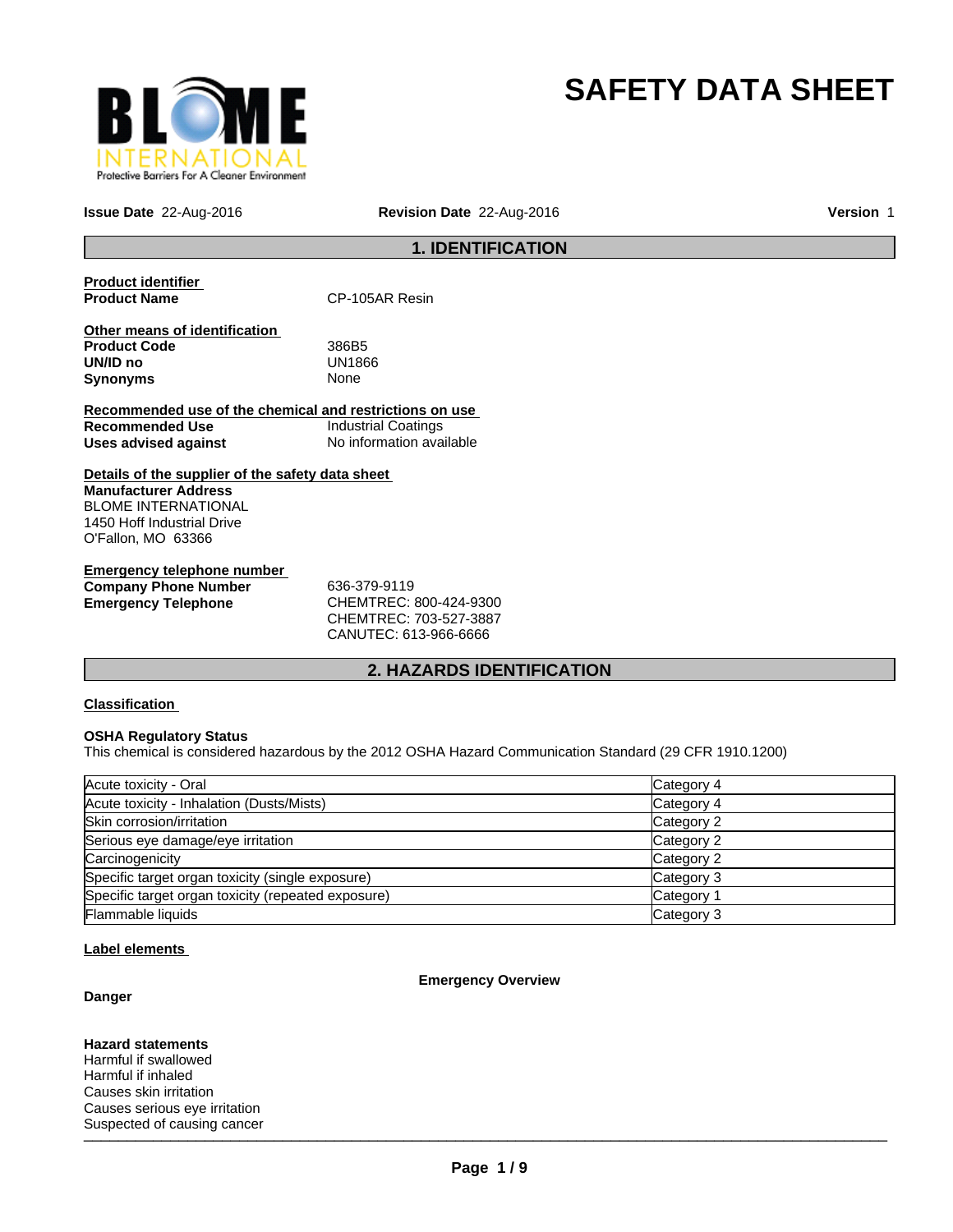May cause respiratory irritation. May cause drowsiness or dizziness Causes damage to organs through prolonged or repeated exposure Flammable liquid and vapor



**Appearance** viscous clear liquid **Physical state** liquid **Odor** Strong Aromatic

 $\overline{\phantom{a}}$  ,  $\overline{\phantom{a}}$  ,  $\overline{\phantom{a}}$  ,  $\overline{\phantom{a}}$  ,  $\overline{\phantom{a}}$  ,  $\overline{\phantom{a}}$  ,  $\overline{\phantom{a}}$  ,  $\overline{\phantom{a}}$  ,  $\overline{\phantom{a}}$  ,  $\overline{\phantom{a}}$  ,  $\overline{\phantom{a}}$  ,  $\overline{\phantom{a}}$  ,  $\overline{\phantom{a}}$  ,  $\overline{\phantom{a}}$  ,  $\overline{\phantom{a}}$  ,  $\overline{\phantom{a}}$ 

### **Precautionary Statements - Prevention**

Obtain special instructions before use Do not handle until all safety precautions have been read and understood Wear protective gloves/protective clothing/eye protection/face protection Wear respiratory protection Wash face, hands and any exposed skin thoroughly after handling Do not eat, drink or smoke when using this product Use only outdoors or in a well-ventilated area Do not breathe dust/fume/gas/mist/vapors/spray Keep away from heat/sparks/open flames/hot surfaces. - No smoking Keep container tightly closed Use explosion-proof electrical/ ventilating/ lighting/ equipment Use only non-sparking tools Take precautionary measures against static discharge

## **Precautionary Statements - Response**

IF exposed or concerned: Get medical advice/attention IF IN EYES: Rinse cautiously with water for several minutes. Remove contact lenses, if present and easy to do. Continue rinsing If eye irritation persists: Get medical advice/attention IF ON SKIN: Wash with plenty of soap and water If skin irritation occurs: Get medical advice/attention Wash contaminated clothing before reuse IF INHALED: Remove victim to fresh air and keep at rest in a position comfortable for breathing Call a POISON CENTER or doctor/physician if you feel unwell IF SWALLOWED: Call a POISON CENTER or doctor/physician if you feel unwell Rinse mouth In case of fire: Use CO2, dry chemical, or foam for extinction Water spray (fog)

# **Precautionary Statements - Storage**

Store locked up Store in a well-ventilated place. Keep cool

### **Precautionary Statements - Disposal**

Dispose of contents/container to an approved waste disposal plant

### **Hazards not otherwise classified (HNOC)**

Not applicable

### **Other Information**

Very toxic to aquatic life with long lasting effects. Very toxic to aquatic life.

### **Unknown acute toxicity**

65% of the mixture consists of ingredient(s) of unknown toxicity

# **3. COMPOSITION/INFORMATION ON INGREDIENTS**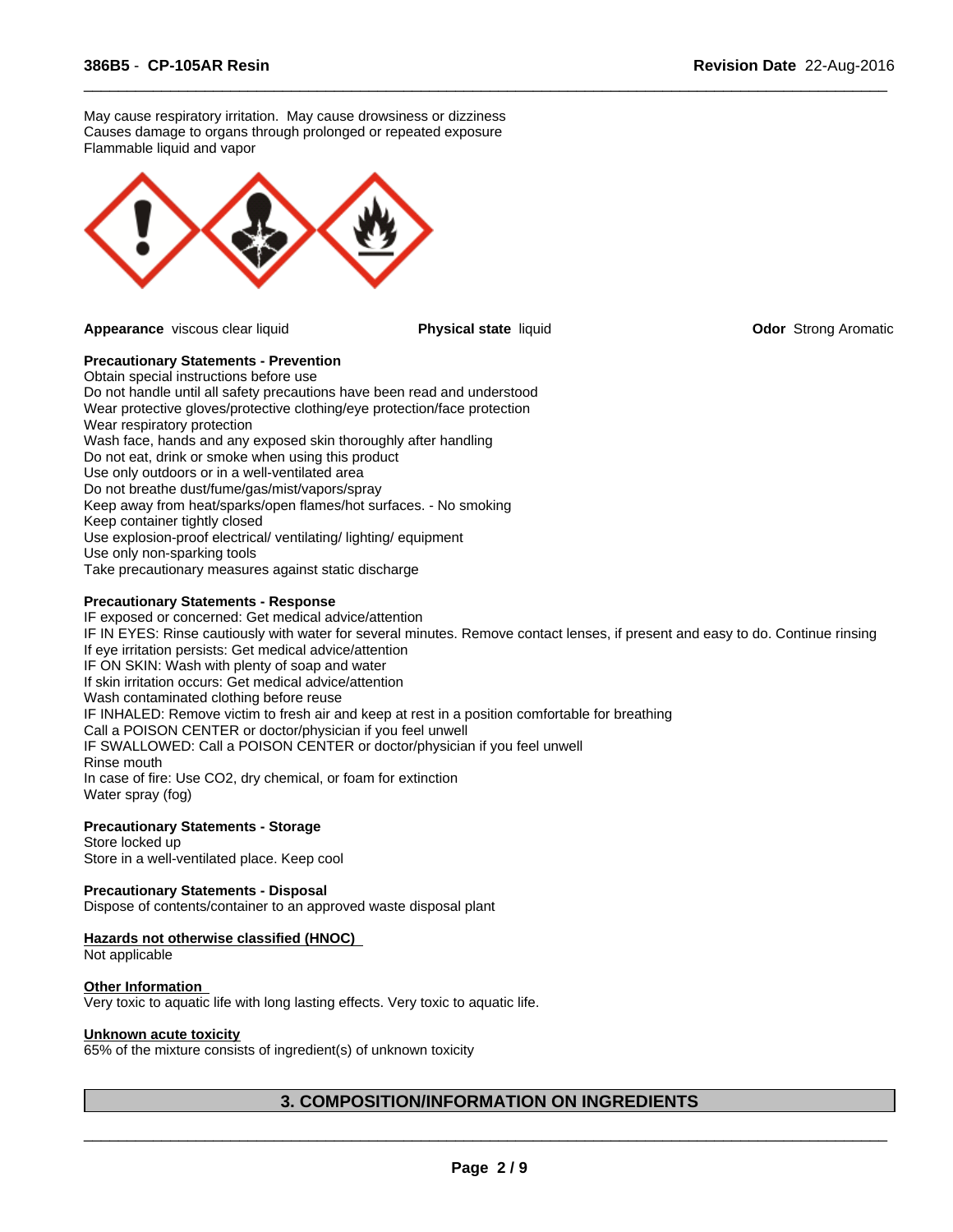# **Substance**

Not applicable

#### **Mixture**

| <b>Chemical Name</b>                                                                                          | <b>CAS No</b> | Weight-%                       |  |  |
|---------------------------------------------------------------------------------------------------------------|---------------|--------------------------------|--|--|
| /invl<br>Ester Resin *                                                                                        | Proprietar∖   | $\overline{\phantom{a}}$<br>40 |  |  |
| Stvrene                                                                                                       | 100-42-5      | $-40$<br>$\cdot$ $\circ$       |  |  |
| *The concentration of a constantial of a concentration has been different to a constitution of the decoration |               |                                |  |  |

 $\overline{\phantom{a}}$  ,  $\overline{\phantom{a}}$  ,  $\overline{\phantom{a}}$  ,  $\overline{\phantom{a}}$  ,  $\overline{\phantom{a}}$  ,  $\overline{\phantom{a}}$  ,  $\overline{\phantom{a}}$  ,  $\overline{\phantom{a}}$  ,  $\overline{\phantom{a}}$  ,  $\overline{\phantom{a}}$  ,  $\overline{\phantom{a}}$  ,  $\overline{\phantom{a}}$  ,  $\overline{\phantom{a}}$  ,  $\overline{\phantom{a}}$  ,  $\overline{\phantom{a}}$  ,  $\overline{\phantom{a}}$ 

The exact percentage (concentration) of composition has been withheld as a trade secret.

|                                                             | <b>4. FIRST AID MEASURES</b>                                                                                                                                                                                                 |
|-------------------------------------------------------------|------------------------------------------------------------------------------------------------------------------------------------------------------------------------------------------------------------------------------|
| <b>Description of first aid measures</b>                    |                                                                                                                                                                                                                              |
| <b>General advice</b>                                       | In case of accident or unwellness, seek medical advice immediately (show directions for<br>use or safety data sheet if possible). If symptoms persist, call a physician.                                                     |
| Eye contact                                                 | Immediately flush with plenty of water. After initial flushing, remove any contact lenses and<br>continue flushing for at least 15 minutes. Keep eye wide open while rinsing. If symptoms<br>persist, call a physician.      |
| <b>Skin contact</b>                                         | Wash off immediately with soap and plenty of water while removing all contaminated<br>clothes and shoes. Wash contaminated clothing before reuse. If skin irritation persists, call<br>a physician.                          |
| <b>Inhalation</b>                                           | Remove to fresh air. If breathing is irregular or stopped, administer artificial respiration.<br>Avoid direct contact with skin. Use barrier to give mouth-to-mouth resuscitation. If<br>symptoms persist, call a physician. |
| Ingestion                                                   | Call a physician or poison control center immediately. Do not induce vomiting without<br>medical advice. Rinse mouth. Never give anything by mouth to an unconscious person.                                                 |
| Self-protection of the first aider                          | Remove all sources of ignition. Use personal protective equipment as required.                                                                                                                                               |
| Most important symptoms and effects, both acute and delayed |                                                                                                                                                                                                                              |
| <b>Symptoms</b>                                             | May cause redness and tearing of the eyes. Coughing and/ or wheezing. May cause skin<br>irritation. Drowsiness. Dizziness.                                                                                                   |
|                                                             | Indication of any immediate medical attention and special treatment needed                                                                                                                                                   |
| Note to physicians                                          | Treat symptomatically.                                                                                                                                                                                                       |
|                                                             | <b>5. FIRE-FIGHTING MEASURES</b>                                                                                                                                                                                             |

#### **Suitable extinguishing media**

Use extinguishing measures that are appropriate to local circumstances and the surrounding environment. Dry chemical, CO2, sand, earth, water spray or regular foam.

**Unsuitable extinguishing media** Do not use a solid water stream as it may scatter and spread fire.

# **Specific hazards arising from the chemical**

Flammable. Thermal decomposition can lead to release of irritating and toxic gases and vapors.

**Hazardous combustion products**Carbon monoxide. Carbon dioxide (CO2).

#### **Explosion data Sensitivity to Mechanical Impact** None.

**Sensitivity to Static Discharge** May be ignited by heat, sparks or flames.

# **Protective equipment and precautions for firefighters**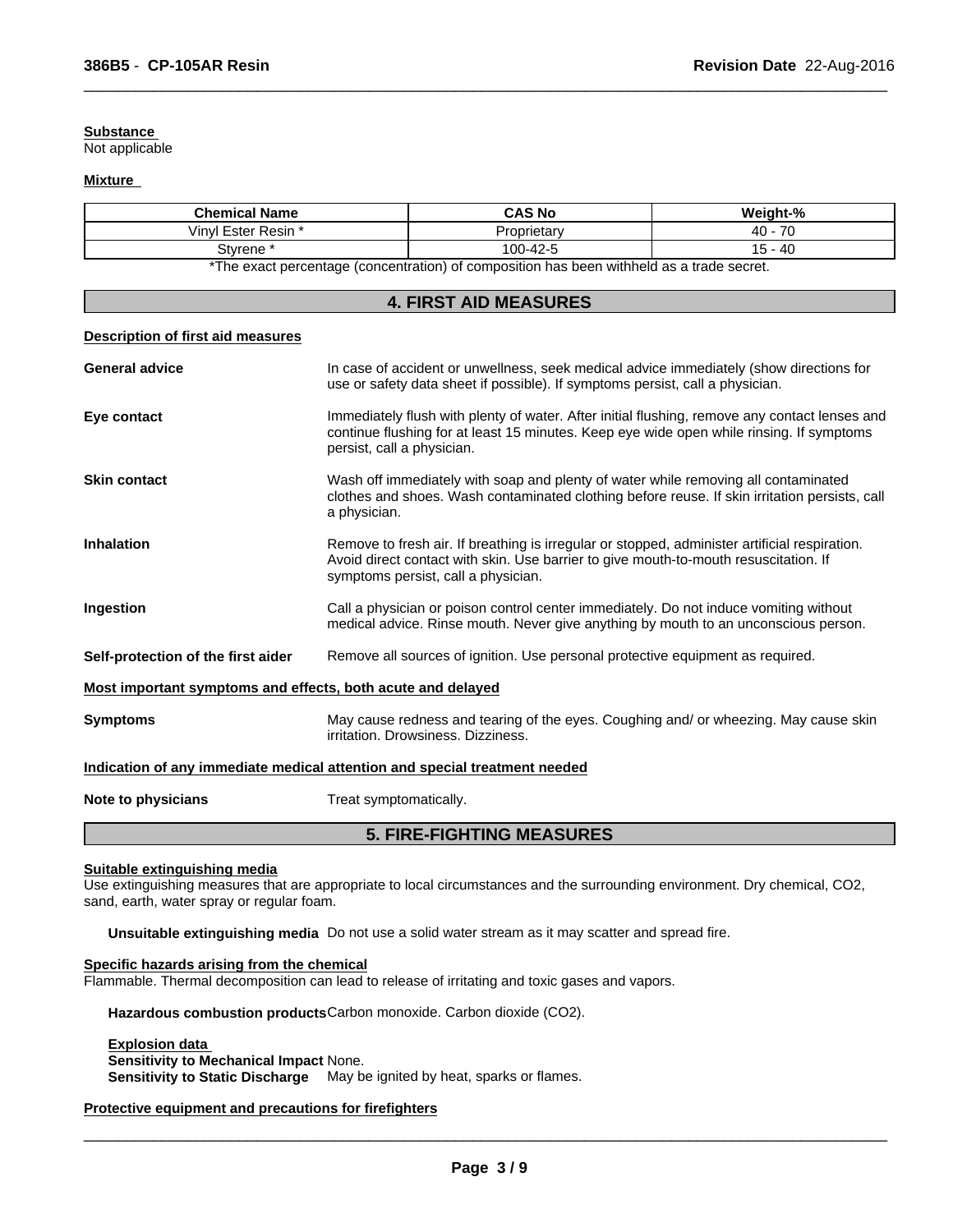As in any fire, wear self-contained breathing apparatus pressure-demand, MSHA/NIOSH (approved or equivalent) and full protective gear. Burning produces heavy smoke. Avoid runoff to waterways and sewers.

# **6. ACCIDENTAL RELEASE MEASURES**

 $\overline{\phantom{a}}$  ,  $\overline{\phantom{a}}$  ,  $\overline{\phantom{a}}$  ,  $\overline{\phantom{a}}$  ,  $\overline{\phantom{a}}$  ,  $\overline{\phantom{a}}$  ,  $\overline{\phantom{a}}$  ,  $\overline{\phantom{a}}$  ,  $\overline{\phantom{a}}$  ,  $\overline{\phantom{a}}$  ,  $\overline{\phantom{a}}$  ,  $\overline{\phantom{a}}$  ,  $\overline{\phantom{a}}$  ,  $\overline{\phantom{a}}$  ,  $\overline{\phantom{a}}$  ,  $\overline{\phantom{a}}$ 

#### **Personal precautions, protective equipment and emergency procedures**

| <b>Personal precautions</b>                                  | Remove all sources of ignition. Evacuate personnel to safe areas. Ensure adequate<br>ventilation, especially in confined areas. Use personal protective equipment as required.<br>Keep people away from and upwind of spill/leak.                                                                                                                                                               |
|--------------------------------------------------------------|-------------------------------------------------------------------------------------------------------------------------------------------------------------------------------------------------------------------------------------------------------------------------------------------------------------------------------------------------------------------------------------------------|
| <b>Environmental precautions</b>                             |                                                                                                                                                                                                                                                                                                                                                                                                 |
| <b>Environmental precautions</b>                             | Prevent further leakage or spillage if safe to do so. Prevent product from entering drains. Do<br>not flush into surface water or sanitary sewer system.                                                                                                                                                                                                                                        |
| Methods and material for containment and cleaning up         |                                                                                                                                                                                                                                                                                                                                                                                                 |
| <b>Methods for containment</b>                               | Prevent further leakage or spillage if safe to do so.                                                                                                                                                                                                                                                                                                                                           |
| Methods for cleaning up                                      | Dam up. Soak up with inert absorbent material (e.g. sand, silica gel, acid binder, universal<br>binder, sawdust). Pick up and transfer to properly labeled containers.                                                                                                                                                                                                                          |
|                                                              | <b>7. HANDLING AND STORAGE</b>                                                                                                                                                                                                                                                                                                                                                                  |
| <b>Precautions for safe handling</b>                         |                                                                                                                                                                                                                                                                                                                                                                                                 |
| Advice on safe handling                                      | Ensure adequate ventilation, especially in confined areas. Keep away from heat, sparks,<br>flame and other sources of ignition (i.e., pilot lights, electric motors and static electricity).<br>Take precautionary measures against static discharges. Use with local exhaust ventilation.<br>Use personal protective equipment as required. Do not breathe<br>dust/fume/gas/mist/vapors/spray. |
| Conditions for safe storage, including any incompatibilities |                                                                                                                                                                                                                                                                                                                                                                                                 |
| <b>Storage Conditions</b>                                    | Keep containers tightly closed in a cool, well-ventilated place. Keep in properly labeled<br>containers. Keep away from heat, sparks, flame and other sources of ignition (i.e., pilot<br>lights, electric motors and static electricity).                                                                                                                                                      |
| Incompatible materials                                       | Strong acids. Strong bases. Strong oxidizing agents.                                                                                                                                                                                                                                                                                                                                            |
|                                                              |                                                                                                                                                                                                                                                                                                                                                                                                 |

# **8. EXPOSURE CONTROLS/PERSONAL PROTECTION**

### **Control parameters**

#### **Exposure Guidelines** .

| <b>Chemical Name</b> | <b>ACGIH TLV</b> | <b>OSHA PEL</b>  | <b>NIOSH IDLH</b>          |
|----------------------|------------------|------------------|----------------------------|
| Styrene              | STEL: 40 ppm     | TWA: 100 ppm     | IDLH: 700 ppm              |
| 100-42-5             | TWA: 20 ppm      | Ceiling: 200 ppm | TWA: 50 ppm                |
|                      |                  |                  | TWA: $215 \text{ mg/m}^3$  |
|                      |                  |                  | STEL: 100 ppm              |
|                      |                  |                  | STEL: $425 \text{ mg/m}^3$ |

*NIOSH IDLH Immediately Dangerous to Life or Health*

**Appropriate engineering controls**

**Engineering Controls** Showers

Eyewash stations Ventilation systems.

# **Individual protection measures, such as personal protective equipment**

**Eye/face protection** Wear safety glasses with side shields (or goggles).  $\_$  ,  $\_$  ,  $\_$  ,  $\_$  ,  $\_$  ,  $\_$  ,  $\_$  ,  $\_$  ,  $\_$  ,  $\_$  ,  $\_$  ,  $\_$  ,  $\_$  ,  $\_$  ,  $\_$  ,  $\_$  ,  $\_$  ,  $\_$  ,  $\_$  ,  $\_$  ,  $\_$  ,  $\_$  ,  $\_$  ,  $\_$  ,  $\_$  ,  $\_$  ,  $\_$  ,  $\_$  ,  $\_$  ,  $\_$  ,  $\_$  ,  $\_$  ,  $\_$  ,  $\_$  ,  $\_$  ,  $\_$  ,  $\_$  ,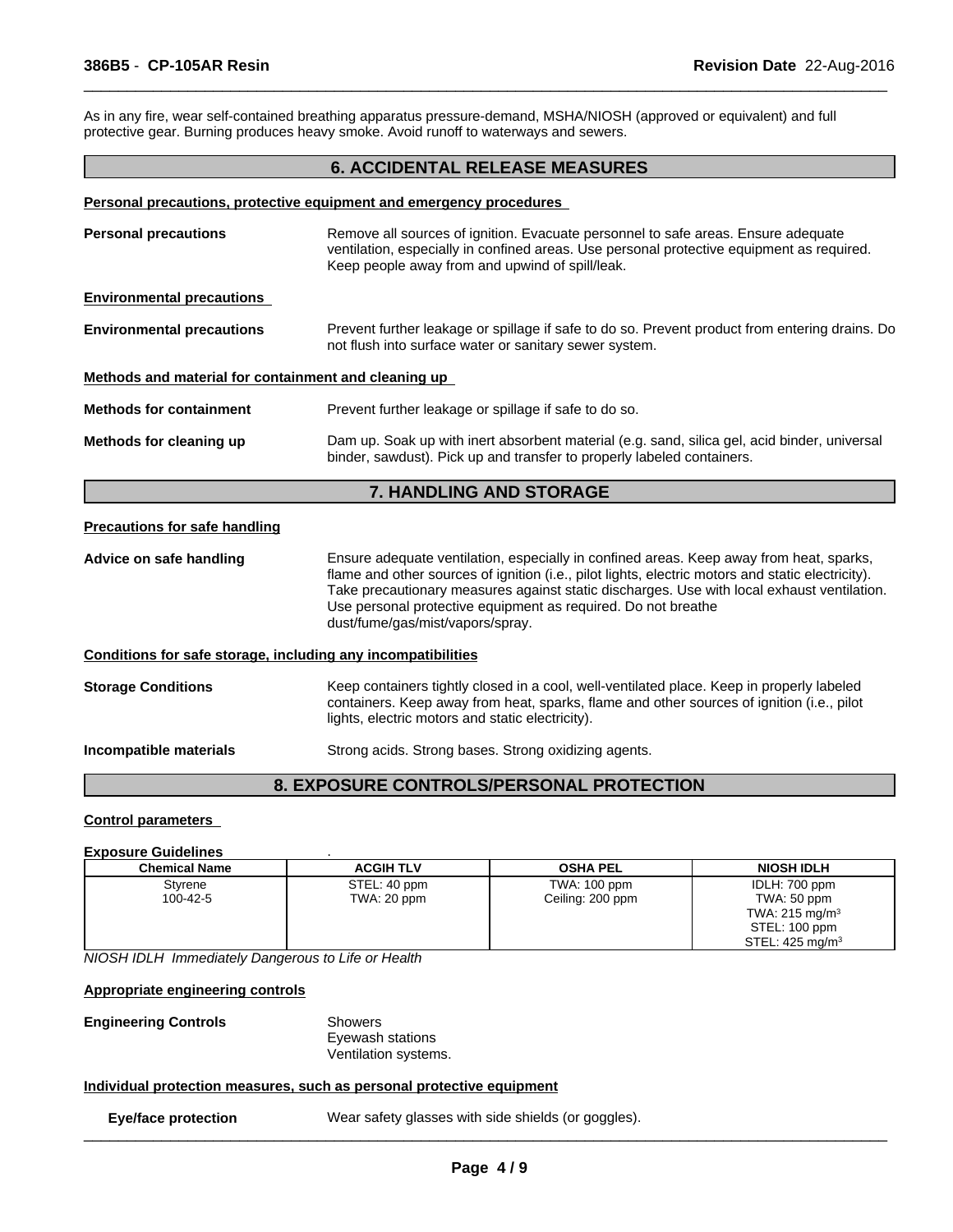| Skin and body protection              | Wear protective gloves and protective clothing.                                                                                                                                                                                                                                                                                  |
|---------------------------------------|----------------------------------------------------------------------------------------------------------------------------------------------------------------------------------------------------------------------------------------------------------------------------------------------------------------------------------|
| <b>Respiratory protection</b>         | If exposure limits are exceeded or irritation is experienced, NIOSH/MSHA approved<br>respiratory protection should be worn. Positive-pressure supplied air respirators may be<br>required for high airborne contaminant concentrations. Respiratory protection must be<br>provided in accordance with current local regulations. |
| <b>General Hygiene Considerations</b> | When using do not eat, drink or smoke. Regular cleaning of equipment, work area and<br>clothing is recommended.                                                                                                                                                                                                                  |

 $\overline{\phantom{a}}$  ,  $\overline{\phantom{a}}$  ,  $\overline{\phantom{a}}$  ,  $\overline{\phantom{a}}$  ,  $\overline{\phantom{a}}$  ,  $\overline{\phantom{a}}$  ,  $\overline{\phantom{a}}$  ,  $\overline{\phantom{a}}$  ,  $\overline{\phantom{a}}$  ,  $\overline{\phantom{a}}$  ,  $\overline{\phantom{a}}$  ,  $\overline{\phantom{a}}$  ,  $\overline{\phantom{a}}$  ,  $\overline{\phantom{a}}$  ,  $\overline{\phantom{a}}$  ,  $\overline{\phantom{a}}$ 

# **9. PHYSICAL AND CHEMICAL PROPERTIES**

# **Information on basic physical and chemical properties**

| <b>Physical state</b>            | liquid                   |                                  |                        |
|----------------------------------|--------------------------|----------------------------------|------------------------|
| Appearance                       | viscous clear liquid     | Odor                             | <b>Strong Aromatic</b> |
| <b>Color</b>                     | amber                    | <b>Odor threshold</b>            | $<$ 1 ppm              |
| <b>Property</b>                  | <b>Values</b>            | Remarks • Method                 |                        |
| рH                               | No information available |                                  |                        |
| Melting point / freezing point   | No information available |                                  |                        |
| Boiling point / boiling range    | 145 °C / 293 °F          |                                  |                        |
| <b>Flash point</b>               | 29 °C / 84 °F            | Pensky-Martens Closed Cup (PMCC) |                        |
| <b>Evaporation rate</b>          | 1                        |                                  |                        |
| <b>Flammability (solid, gas)</b> | No information available |                                  |                        |
| <b>Flammability Limit in Air</b> |                          |                                  |                        |
| <b>Upper flammability limit:</b> | 1.1%                     |                                  |                        |
| Lower flammability limit:        | 6.6%                     |                                  |                        |
| Vapor pressure                   | 0.57 kPa                 | @ 20 °C                          |                        |
| Vapor density                    | >1                       |                                  |                        |
| <b>Relative density</b>          | $1.02 - 1.06$            |                                  |                        |
| <b>Water solubility</b>          | Insoluble in water       |                                  |                        |
| Solubility in other solvents     | No information available |                                  |                        |
| <b>Partition coefficient</b>     | No information available |                                  |                        |
| <b>Autoignition temperature</b>  | No information available |                                  |                        |
| <b>Decomposition temperature</b> | No information available |                                  |                        |
| <b>Kinematic viscosity</b>       | $> 200$ mm2/s            | @ 40 °C                          |                        |
| <b>Dynamic viscosity</b>         | No information available |                                  |                        |
| <b>Explosive properties</b>      | Not an explosive         |                                  |                        |
| <b>Oxidizing properties</b>      | Not applicable           |                                  |                        |
| <b>Other Information</b>         |                          |                                  |                        |
| <b>Softening point</b>           | No information available |                                  |                        |
| Molecular weight                 | No information available |                                  |                        |
| <b>VOC Content (%)</b>           | No information available |                                  |                        |
| <b>Density</b>                   | No information available |                                  |                        |
| <b>Bulk density</b>              | No information available |                                  |                        |
|                                  |                          |                                  |                        |

# **10. STABILITY AND REACTIVITY**

**Reactivity**  No data available

**Chemical stability** Stable under recommended storage conditions. **Possibility of Hazardous Reactions** None under normal processing.<br>Hazardous polymerization

Hazardous polymerization may occur.

**Conditions to avoid**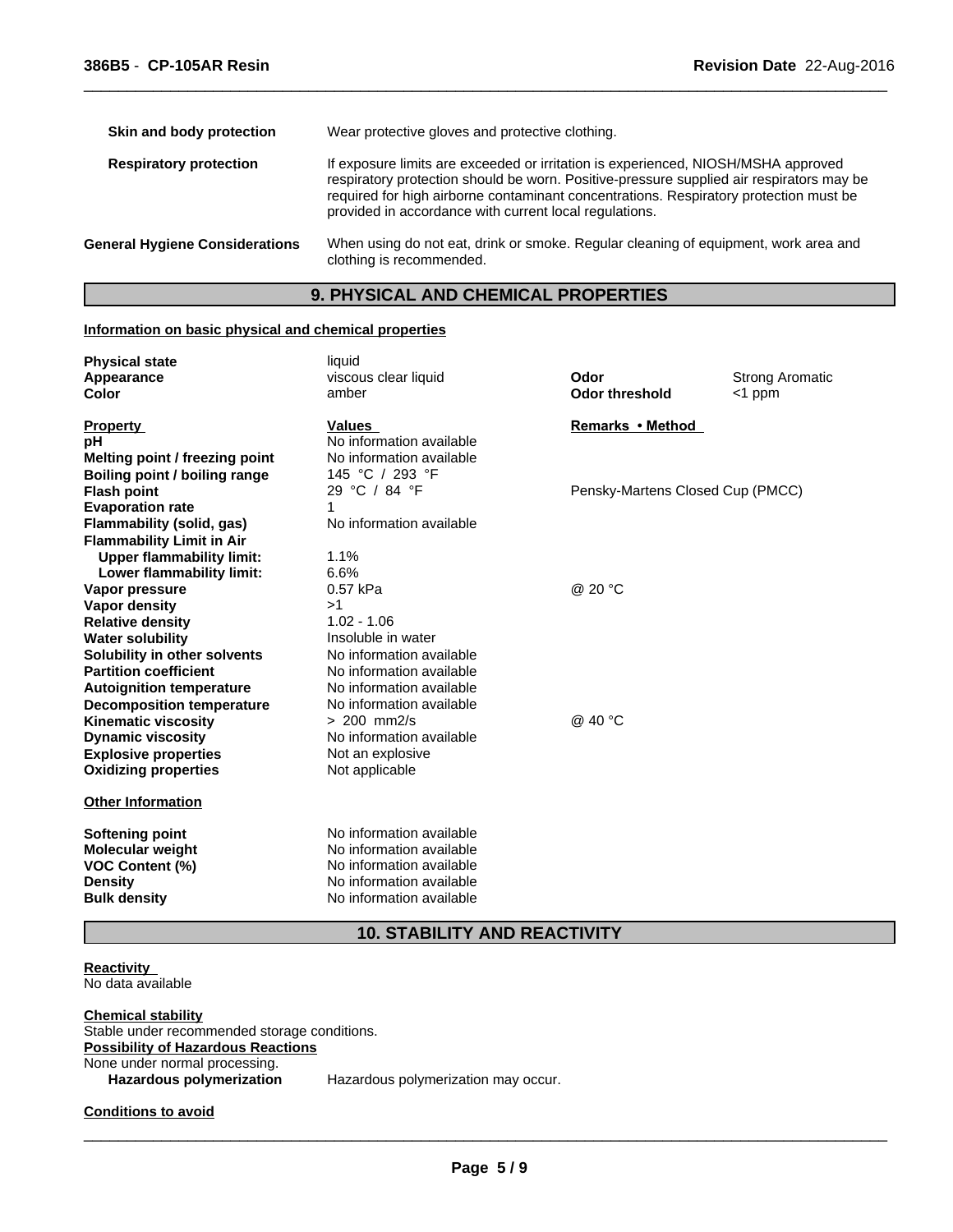**Product Information**

# Heat, flames and sparks. **Incompatible materials**

Strong acids. Strong bases. Strong oxidizing agents.

# **Hazardous Decomposition Products**

Thermal decomposition can lead to release of irritating and toxic gases and vapors. Carbon monoxide. Carbon dioxide (CO2).

# **11. TOXICOLOGICAL INFORMATION**

 $\overline{\phantom{a}}$  ,  $\overline{\phantom{a}}$  ,  $\overline{\phantom{a}}$  ,  $\overline{\phantom{a}}$  ,  $\overline{\phantom{a}}$  ,  $\overline{\phantom{a}}$  ,  $\overline{\phantom{a}}$  ,  $\overline{\phantom{a}}$  ,  $\overline{\phantom{a}}$  ,  $\overline{\phantom{a}}$  ,  $\overline{\phantom{a}}$  ,  $\overline{\phantom{a}}$  ,  $\overline{\phantom{a}}$  ,  $\overline{\phantom{a}}$  ,  $\overline{\phantom{a}}$  ,  $\overline{\phantom{a}}$ 

# **Information on likely routes of exposure**

| <b>Inhalation</b>    |                       | Irritating to respiratory system. May cause drowsiness or dizziness. Harmful by inhalation. |                         |  |  |
|----------------------|-----------------------|---------------------------------------------------------------------------------------------|-------------------------|--|--|
| Eye contact          | Irritating to eyes.   |                                                                                             |                         |  |  |
| <b>Skin contact</b>  | Irritating to skin.   |                                                                                             |                         |  |  |
| <b>Ingestion</b>     | Harmful if swallowed. |                                                                                             |                         |  |  |
| <b>Chemical Name</b> | Oral LD50             | <b>Dermal LD50</b>                                                                          | <b>Inhalation LC50</b>  |  |  |
| Styrene              | $= 1000$ mg/kg (Rat)  |                                                                                             | $= 11.7$ mg/L (Rat) 4 h |  |  |

### **Information on toxicological effects**

100-42-5

**Symptoms** No information available.

# **Delayed and immediate effects as well as chronic effects from short and long-term exposure**

| <b>Sensitization</b>                       |                                                                                    |                                             | Based on available data, the classification criteria are not met.                        |             |  |
|--------------------------------------------|------------------------------------------------------------------------------------|---------------------------------------------|------------------------------------------------------------------------------------------|-------------|--|
| Germ cell mutagenicity                     |                                                                                    |                                             | Based on available data, the classification criteria are not met.                        |             |  |
| <b>Carcinogenicity</b>                     |                                                                                    |                                             | The table below indicates whether each agency has listed any ingredient as a carcinogen. |             |  |
| <b>Chemical Name</b>                       | <b>ACGIH</b>                                                                       | <b>IARC</b>                                 | <b>NTP</b>                                                                               | <b>OSHA</b> |  |
| Styrene                                    |                                                                                    | Group 2B                                    | Reasonably Anticipated                                                                   | X           |  |
| 100-42-5                                   |                                                                                    |                                             |                                                                                          |             |  |
|                                            | IARC (International Agency for Research on Cancer)                                 |                                             |                                                                                          |             |  |
| Group 2B - Possibly Carcinogenic to Humans |                                                                                    |                                             |                                                                                          |             |  |
| NTP (National Toxicology Program)          |                                                                                    |                                             |                                                                                          |             |  |
|                                            | Reasonably Anticipated - Reasonably Anticipated to be a Human Carcinogen           |                                             |                                                                                          |             |  |
|                                            | OSHA (Occupational Safety and Health Administration of the US Department of Labor) |                                             |                                                                                          |             |  |
| X - Present                                |                                                                                    |                                             |                                                                                          |             |  |
| <b>Reproductive toxicity</b>               |                                                                                    |                                             | Based on available data, the classification criteria are not met.                        |             |  |
| <b>STOT - single exposure</b>              |                                                                                    | Respiratory system. Central nervous system. |                                                                                          |             |  |
| <b>STOT - repeated exposure</b>            |                                                                                    |                                             | Based on available data, the classification criteria are not met.                        |             |  |
| <b>Chronic toxicity</b>                    |                                                                                    |                                             | Avoid repeated exposure. May cause adverse liver effects.                                |             |  |
| <b>Target Organ Effects</b>                |                                                                                    |                                             | Central nervous system, Eyes, liver, lungs, Respiratory system, Skin.                    |             |  |
|                                            |                                                                                    |                                             |                                                                                          |             |  |
| <b>Aspiration hazard</b>                   |                                                                                    |                                             | Based on available data, the classification criteria are not met.                        |             |  |
|                                            |                                                                                    |                                             |                                                                                          |             |  |

## **Numerical measures of toxicity - Product Information**

**The following values are calculated based on chapter 3.1 of the GHS document** .

| ATEmix (oral)                 | 1,250.00 mg/kg |
|-------------------------------|----------------|
| ATEmix (inhalation-dust/mist) | 1.93 mg/l      |

# **12. ECOLOGICAL INFORMATION**

### **Ecotoxicity**

Very toxic to aquatic life with long lasting effects

65 % of the mixture consists of components(s) of unknown hazards to the aquatic environment

| <b>Chemical Name</b> | Algae/aguatic<br>plants          | -ish                                                                         | ™ustacea                                                       |
|----------------------|----------------------------------|------------------------------------------------------------------------------|----------------------------------------------------------------|
| Stvrene              | --<br>eudokirchneriella<br>55.11 | 0G.<br>ົ<br>$\sim$<br>$\sim$<br>Lepomis<br><br>. 9.US.<br>ັນບ<br><u>ນນ.ນ</u> | י<br>ı maqna mq/L<br>hnia<br>$\sim$<br>יים.<br>. т.<br>$\cdot$ |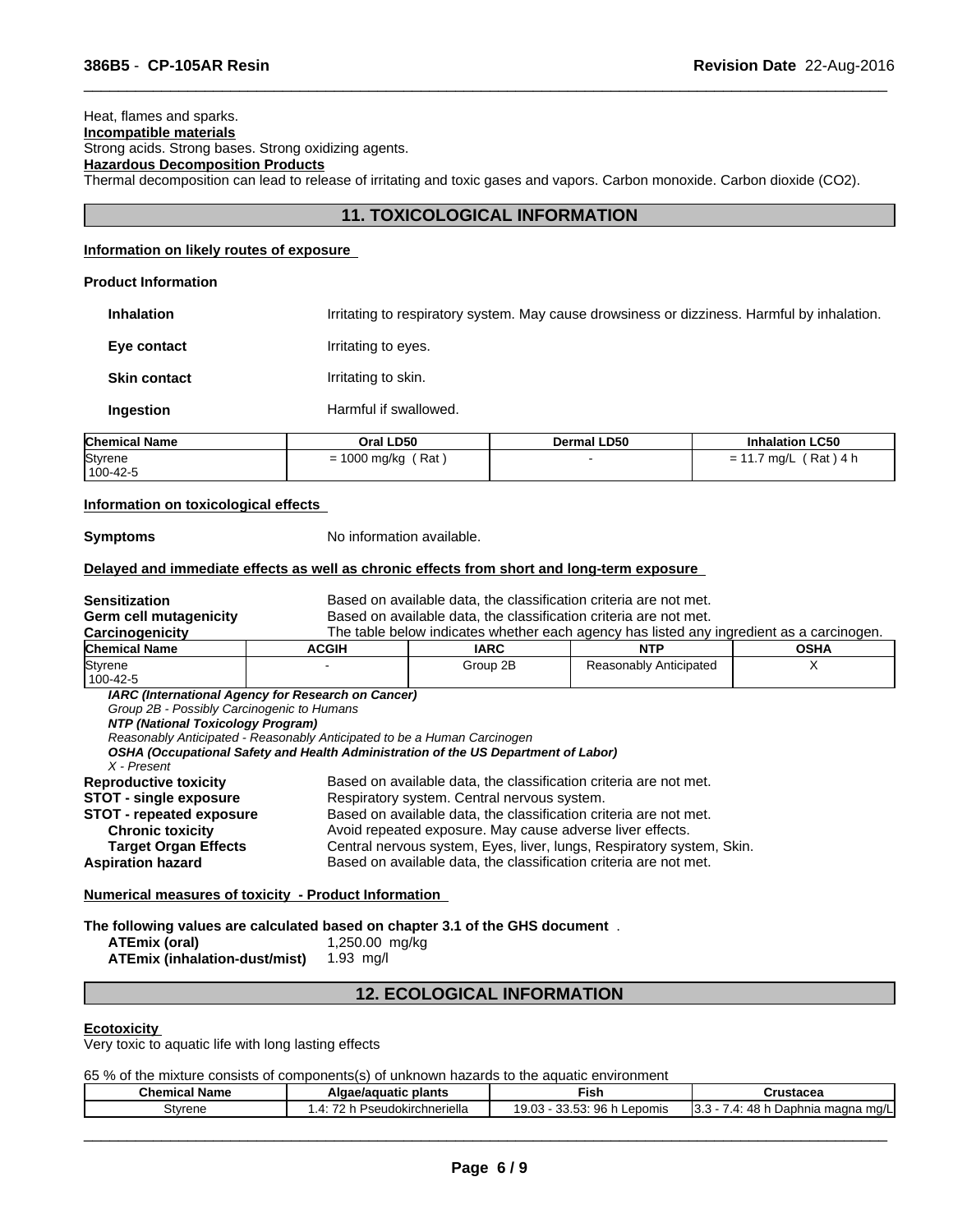| 100-42-5 | Pseudokirchneriella subcapitata<br>mg/L EC50 0.46 - 4.3: 72 h<br>Pseudokirchneriella subcapitata<br>mg/L EC50 static 0.15 - 3.2: 96 h | subcapitata mg/L EC50 0.72: 96 h   macrochirus mg/L LC50 static 58.75<br>- 95.32: 96 h Poecilia reticulata<br>mg/L LC50 static 6.75 - 14.5: 96 h<br>Pimephales promelas mg/L LC50<br>static 3.24 - 4.99: 96 h Pimephales | EC <sub>50</sub> |
|----------|---------------------------------------------------------------------------------------------------------------------------------------|--------------------------------------------------------------------------------------------------------------------------------------------------------------------------------------------------------------------------|------------------|
|          | Pseudokirchneriella subcapitata<br>mg/L EC50 static                                                                                   | promelas mg/L LC50 flow-through                                                                                                                                                                                          |                  |

 $\overline{\phantom{a}}$  ,  $\overline{\phantom{a}}$  ,  $\overline{\phantom{a}}$  ,  $\overline{\phantom{a}}$  ,  $\overline{\phantom{a}}$  ,  $\overline{\phantom{a}}$  ,  $\overline{\phantom{a}}$  ,  $\overline{\phantom{a}}$  ,  $\overline{\phantom{a}}$  ,  $\overline{\phantom{a}}$  ,  $\overline{\phantom{a}}$  ,  $\overline{\phantom{a}}$  ,  $\overline{\phantom{a}}$  ,  $\overline{\phantom{a}}$  ,  $\overline{\phantom{a}}$  ,  $\overline{\phantom{a}}$ 

### **Persistence and degradability**

No information available.

# **Bioaccumulation**

| <b>Chemical Name</b> | coefficient<br>.<br><b>Partition</b> |
|----------------------|--------------------------------------|
| Styrene<br>100-42-5  | 2.95                                 |

# **Other adverse effects**

No information available

| <b>13. DISPOSAL CONSIDERATIONS</b>                   |                                                                                                    |  |  |  |
|------------------------------------------------------|----------------------------------------------------------------------------------------------------|--|--|--|
| Waste treatment methods<br><b>Disposal of wastes</b> | This material, as supplied, is a hazardous waste according to federal regulations (40 CFR<br>261). |  |  |  |
| Contaminated packaging                               | Do not reuse container.                                                                            |  |  |  |
| <b>US EPA Waste Number</b>                           | D001                                                                                               |  |  |  |
|                                                      |                                                                                                    |  |  |  |

This product contains one or more substances that are listed with the State of California as a hazardous waste.

| <b>Chemical Name</b> | <b>California Hazardous Waste Status</b> |
|----------------------|------------------------------------------|
| Styrene              | Toxic                                    |
| 0-42-5<br>$100 -$    | Ignitable                                |

# **14. TRANSPORT INFORMATION**

| <b>DOT</b>                      |                                |
|---------------------------------|--------------------------------|
| UN/ID no                        | UN1866                         |
| Proper shipping name            | Resin solution                 |
| <b>Hazard Class</b>             | 3                              |
| <b>Packing Group</b>            | Ш                              |
| <b>Special Provisions</b>       | B1, B52, IB3, T2, TP1          |
| <b>Description</b>              | UN1866, Resin solution, 3, III |
| <b>Emergency Response Guide</b> | 127                            |
| <b>Number</b>                   |                                |
|                                 |                                |
| <b>TDG</b>                      |                                |
| UN/ID no                        | UN1866                         |
| Proper shipping name            | Resin solution                 |
| <b>Hazard Class</b>             | 3                              |
| <b>Packing Group</b>            | Ш                              |
| <b>Description</b>              | UN1866, Resin solution, 3, III |
|                                 |                                |
| IATA                            |                                |
| UN/ID no                        | UN1866                         |
| Proper shipping name            | Resin solution                 |
| <b>Hazard Class</b>             | 3                              |
|                                 |                                |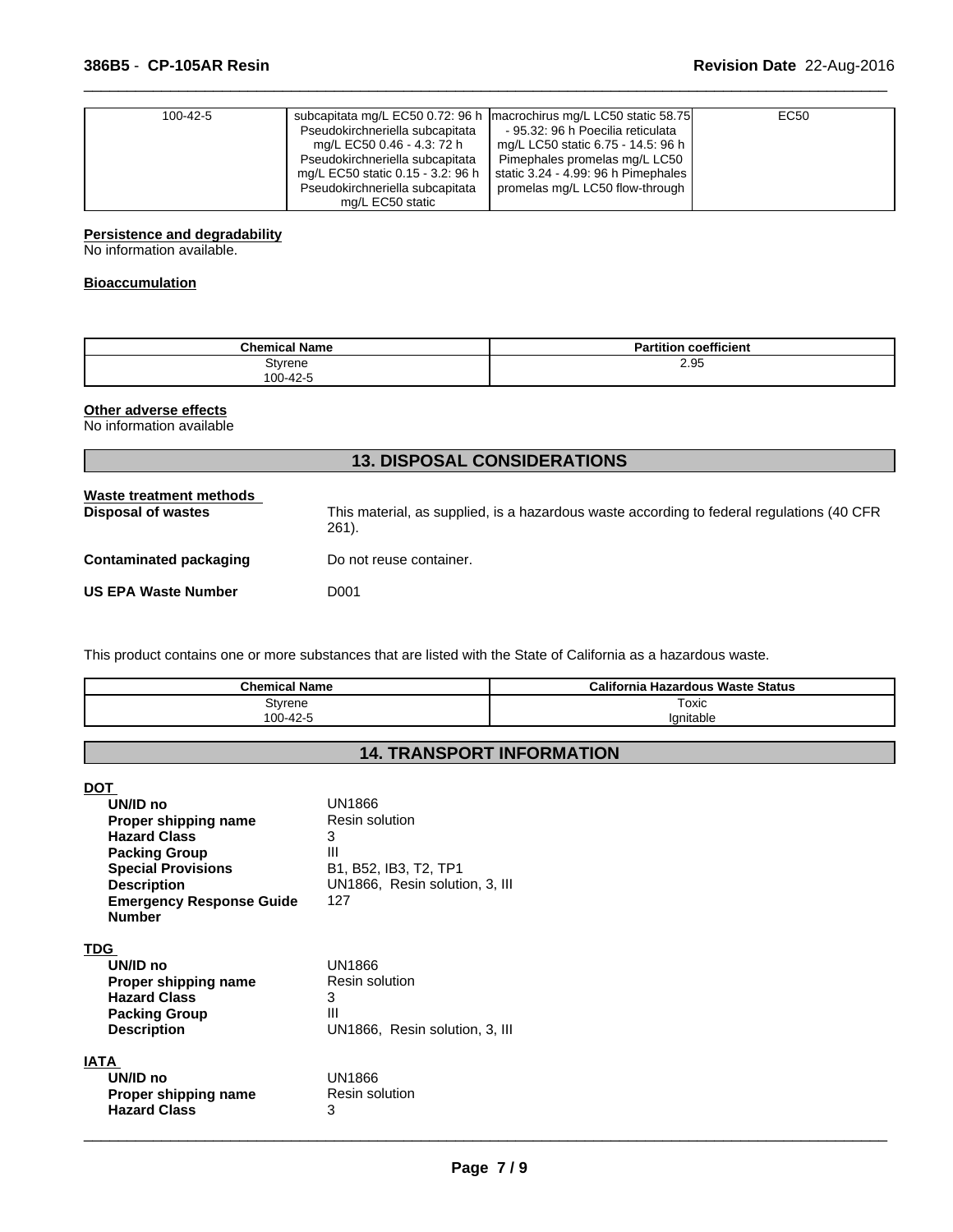| <b>Packing Group</b>      | Ш                              |
|---------------------------|--------------------------------|
| <b>ERG Code</b>           | ЗL                             |
| <b>Special Provisions</b> | A3                             |
| <b>Description</b>        | UN1866, Resin solution, 3, III |
| <b>IMDG</b>               |                                |

| UN/ID no                  | UN1866                                      |
|---------------------------|---------------------------------------------|
| Proper shipping name      | Resin solution                              |
| <b>Hazard Class</b>       | 3                                           |
| <b>Packing Group</b>      | Ш                                           |
| <b>EmS-No</b>             | $F-E. S-E$                                  |
| <b>Special Provisions</b> | 223, 955                                    |
| <b>Description</b>        | UN1866, Resin solution, 3, III, (29°C c.c.) |

# **15. REGULATORY INFORMATION**

 $\overline{\phantom{a}}$  ,  $\overline{\phantom{a}}$  ,  $\overline{\phantom{a}}$  ,  $\overline{\phantom{a}}$  ,  $\overline{\phantom{a}}$  ,  $\overline{\phantom{a}}$  ,  $\overline{\phantom{a}}$  ,  $\overline{\phantom{a}}$  ,  $\overline{\phantom{a}}$  ,  $\overline{\phantom{a}}$  ,  $\overline{\phantom{a}}$  ,  $\overline{\phantom{a}}$  ,  $\overline{\phantom{a}}$  ,  $\overline{\phantom{a}}$  ,  $\overline{\phantom{a}}$  ,  $\overline{\phantom{a}}$ 

| <b>International Inventories</b> |          |  |
|----------------------------------|----------|--|
| <b>TSCA</b>                      | Complies |  |
| <b>DSL/NDSL</b>                  | Complies |  |
| <b>EINECS/ELINCS</b>             | Complies |  |
| <b>IECSC</b>                     | Complies |  |
| <b>KECL</b>                      | Complies |  |
| <b>PICCS</b>                     | Complies |  |
| <b>AICS</b>                      | Complies |  |

# **Legend:**

**TSCA** - United States Toxic Substances Control Act Section 8(b) Inventory **DSL/NDSL** - Canadian Domestic Substances List/Non-Domestic Substances List

**EINECS/ELINCS** - European Inventory of Existing Chemical Substances/European List of Notified Chemical Substances

**ENCS** - Japan Existing and New Chemical Substances

**IECSC** - China Inventory of Existing Chemical Substances

**KECL** - Korean Existing and Evaluated Chemical Substances

**PICCS** - Philippines Inventory of Chemicals and Chemical Substances

**AICS** - Australian Inventory of Chemical Substances

### **US Federal Regulations**

#### **SARA 313**

Section 313 of Title III of the Superfund Amendments and Reauthorization Act of 1986 (SARA). This product contains a chemical or chemicals which are subject to the reporting requirements of the Act and Title 40 of the Code of Federal Regulations, Part 372

| <b>Chemical Name</b>                  | <b>SARA 313 - Threshold Values %</b> |  |
|---------------------------------------|--------------------------------------|--|
| Styrene - 100-42-5                    | 0.1                                  |  |
| <b>SARA 311/312 Hazard Categories</b> |                                      |  |
| Acute health hazard                   | Yes                                  |  |
| <b>Chronic Health Hazard</b>          | Yes                                  |  |
| Fire hazard                           | Yes                                  |  |
| Sudden release of pressure hazard     | No                                   |  |
| <b>Reactive Hazard</b>                | No                                   |  |

#### **CWA (Clean Water Act)**

This product contains the following substances which are regulated pollutants pursuant to the Clean Water Act (40 CFR 122.21 and 40 CFR 122.42)

| <b>Chemical Name</b> | <b>CWA - Reportable</b><br>Quantities | <b>CWA - Toxic Pollutants</b> | <b>CWA - Priority Pollutants</b> | <b>CWA - Hazardous</b><br><b>Substances</b> |
|----------------------|---------------------------------------|-------------------------------|----------------------------------|---------------------------------------------|
| Styrene<br>100-42-5  | 1000 lb                               |                               | -                                | $\lambda$                                   |
| $\cdots$             |                                       |                               |                                  |                                             |

#### **CERCLA**

This material, as supplied, contains one or more substances regulated as a hazardous substance under the Comprehensive Environmental Response Compensation and Liability Act (CERCLA) (40 CFR 302)

|  | Chemic.<br>Name | RQs<br>$\sim$<br>. н.<br>.<br>1d4<br>suosiai | DC.<br>. <i>.</i><br><br>NW | $\sim$<br><br>capie<br>ww |
|--|-----------------|----------------------------------------------|-----------------------------|---------------------------|
|--|-----------------|----------------------------------------------|-----------------------------|---------------------------|